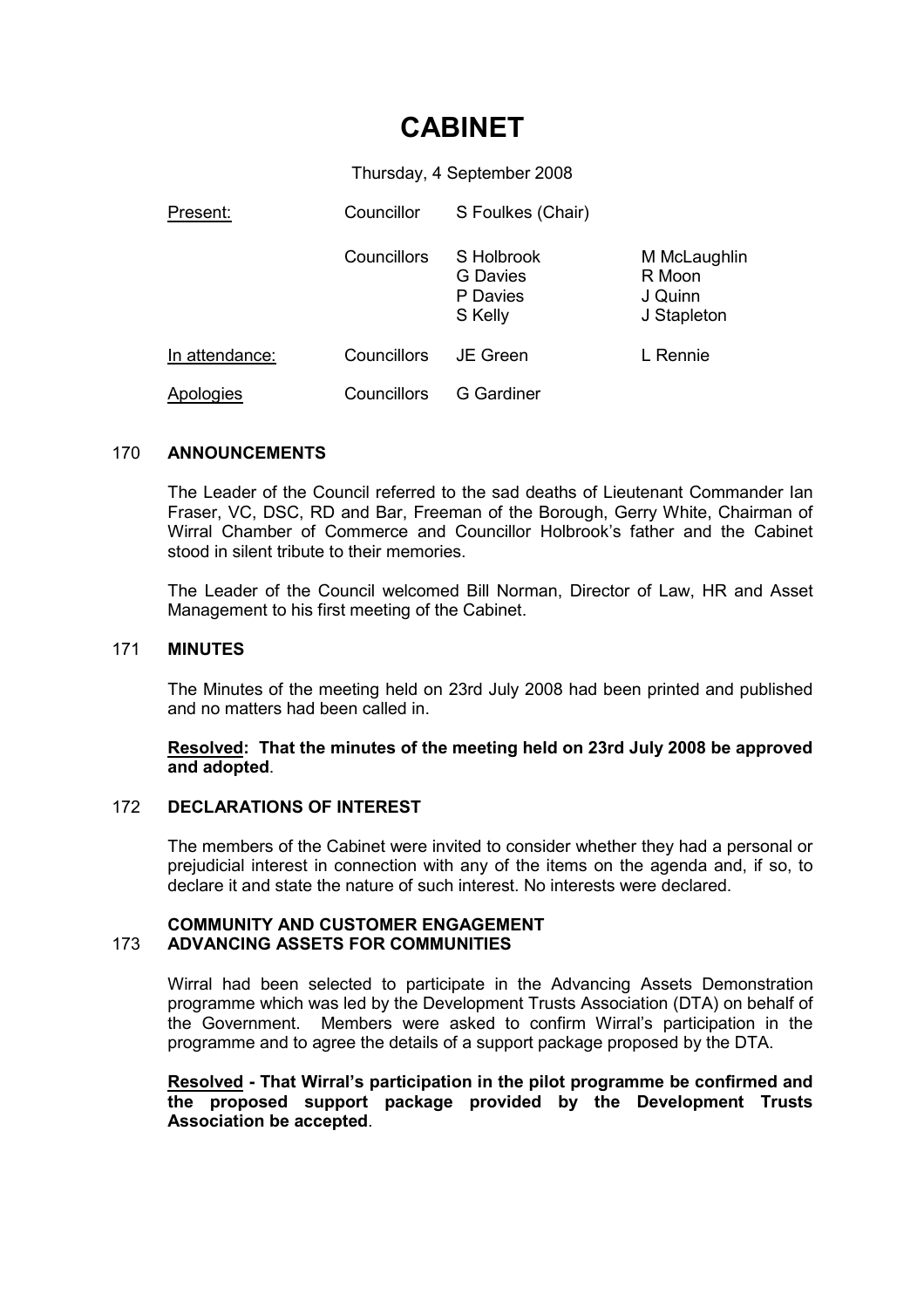## FINANCE AND BEST VALUE 174 PROJECTED BUDGET 2009-11

The Director of Finance presented a report on the projected budgets for 2009-2011 to coincide with the period of the Comprehensive Spending Review 2007 (CSR). The report set out the budget summary for 2008/9, variations that had been identified for 2009/11, a number of other development and details of balances.

The Leader of the Council moved a motion, duly seconded, and it was -

#### Resolved - That

(1) Cabinet notes the increased pressures on Wirral's budget, including an estimated £9m increase in energy and fuel costs, which means that the target for efficiency savings now exceeds the original projections by over £7m;

(2) Cabinet notes that substantial work is being undertaken to close this gap, particularly in the areas of Adult Social Services and Asset Management, and therefore states its intention to bring a packet of recommendations forward to Cabinet on October 16th and Cabinet on 6th November 2008 in order to make real and immediate progress on reducing the budget gap; and

(3) Cabinet instructs Chief Officers to do everything possible to contain any potential overspends this year, and to continue to seek out further efficiencies over and above the original £13.7m target in order to close the budget gap.

#### 175 PROTOCOL ON DELEGATED DECISION MAKING

At it's meeting on  $16<sup>th</sup>$  August 2007, the Cabinet agreed a protocol on delegated decision making. Following the review of the scheme of delegation, approved by the Council on  $14^{\text{th}}$  July 2008 it was proposed that the protocol be amended to streamline the delegated decision-making process.

It was proposed that the protocol be amended, so that where a Cabinet member has received a report on a matter that can be decided under that Cabinet member's delegated powers, and the Cabinet member agrees with the recommendation(s) set out within the report, then no meeting would need to be held to discuss that report.

Once a response had been received from a Cabinet member to approve the recommendations contained within a report, then the Chief Officer would request Committee Services to publish the record of the decision and make this available for call-in.

If the relevant Cabinet member did not approve the recommendation of the Chief Officer, then a meeting would be established in line with the existing protocol.

#### Resolved: That the protocol for delegated decision making be amended as set out above.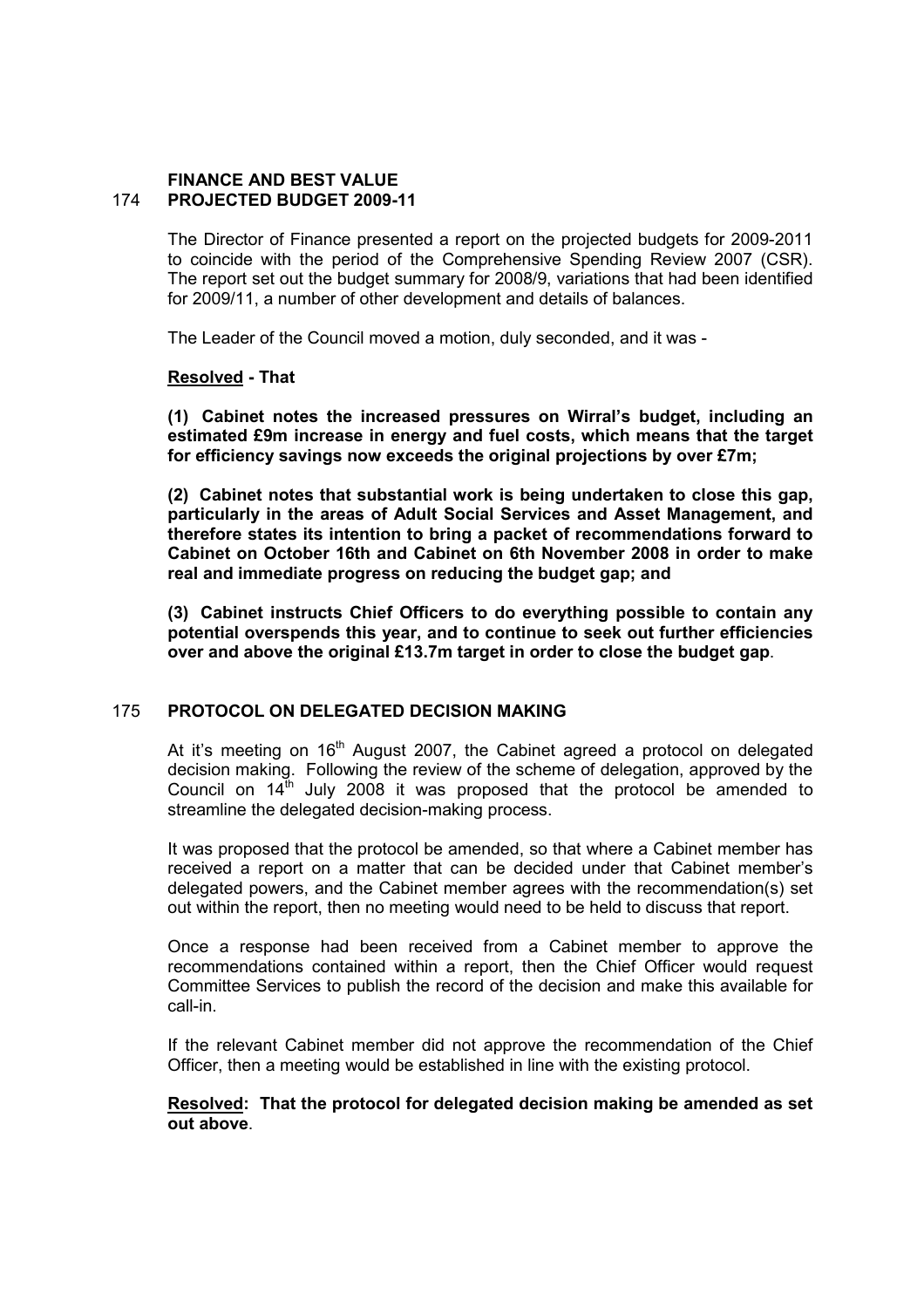## 176 CORPORATE PROCUREMENT STRATEGY 2008 - 2011

Since the Corporate Procurement Strategy (CPS) was approved by Cabinet, in December 2003, the procurement agenda both inside and outside the Council had progressed. Cabinet on 5 October 2005, approved the adoption of a revised Corporate Procurement Strategy (CPS). The Director of Finance presented a report which sought Members approval to a revised Strategy which would determine the procurement activity of the Council for the next three years.

The revised CPS was designed to address the changing agenda and carry the procurement activity of the Council forward to achieve efficiencies and savings.

Resolved: That the revised Corporate Procurement Strategy be approved.

#### 177 CORPORATE PLAN FINANCIAL AND PERFORMANCE MONITORING **SUMMARY**

The Chief Executive presented one of a series of reports submitted throughout the year presenting an overview of the performance of the council in delivering the vision for Wirral as set out in the corporate plan and covered the first quarter of 2008/9.

The report provided an overview of the authority's performance and the circulated appendices gave a more detailed break down against performance, capital and revenue budgets and risks. A fifth appendix identified the list of three year targets for the corporate plan.

The Cabinet Member for Corporate Resources indicated that he felt there was scope for further integration within the reports and felt that this would be progressed in future reports.

The Leader of the Council felt that the transparency of the report could be improved and that the report could be made more 'user-friendly'.

With the permission of the Chair, the Leader of the Conservative Group addressed the Cabinet. Councillor Green felt that the report was close to achieving a balanced scorecard approach and hoped that this could be further improved. In terms of overperformance, he indicated that by taking action to reduce over-performance, this could increase the number of performance indicators that were deteriorating. He further requested that the value of projects be included.

The Deputy Chief Executive and Director of Corporate Services welcomed Member's comments on the report.

The Leader of the Council moved an amendment, duly seconded, and it was –

#### Resolved That

- (1) the performance to date be noted;
- (2) the attached three year targets for the corporate plan be approved;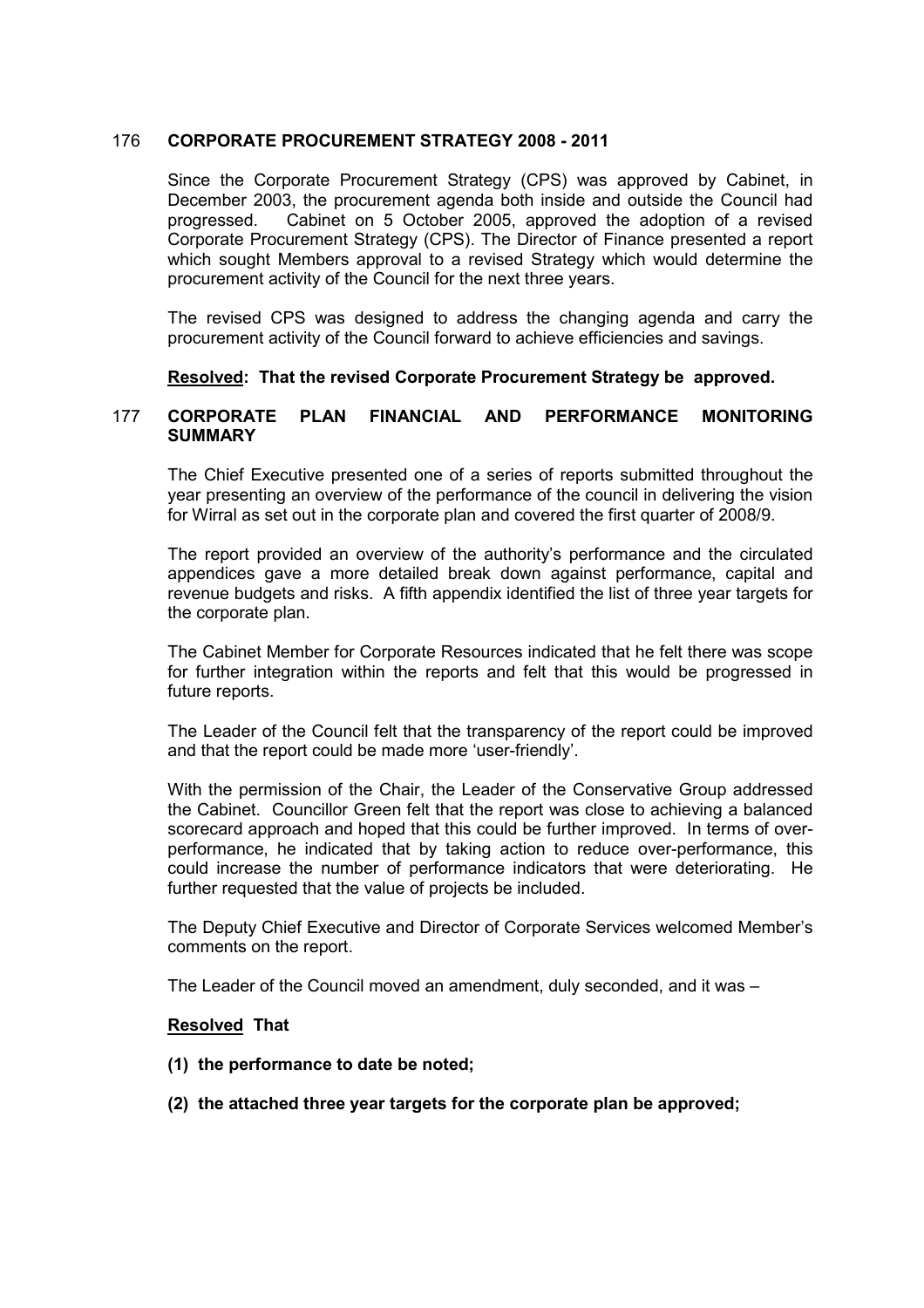(3) Cabinet recognises that there will shortly be a revision of the Corporate Plan and asks that the new targets be incorporated into that plan and amended as necessary;

(4) Cabinet notes that the report and appendices contain considerable amounts of technical detail which, however, may not be readily accessible to all members of the Council or members of the public;

(5) Cabinet therefore asks that a brief supplementary report be produced for its next meeting which details each priority for improvement and the progress made against that priority in lay terms, so improvements made can be easily understood in terms of their overall benefit to Wirral, and that areas where improvements are not being achieved be spelt out in the same way with the actions being taken to remedy the position; and

(6) Cabinet further notes that there is a report on tonight's agenda on Transformational Change in Adult Social Services which details measures being taken to tackle the financial costs of increased demands for Adult Social Services, which have been giving cause for concern and agrees to monitor closely the effectiveness of these measures.

#### CORPORATE RESOURCES

## 178 COMPREHENSIVE PERFORMANCE ASSESSMENT (CPA) - USE OF RESOURCES

The Director of Finance presented a report which provided details of progress against the 2008 Comprehensive Performance Assessment Use of Resources action plan. The report also outlined future activity against the plan including activities which would contribute towards the 2009 Use of Resources element of the Comprehensive Area Assessment.

#### Resolved: That

- (1) the progress against the Use of Resources action plan be noted; and
- (2) regular reports be brought to Cabinet on progress against the action plan which will be revised in line with forthcoming Audit Commission guidance.

#### ENVIRONMENT

## 179 'REDUCING THE COUNCIL'S CARBON FOOTPRINT' - PROGRESS REPORT

The Director of Technical Services presented a report which updated Members on the various projects currently being undertaken by Technical Services to achieve the Corporate Objective to 'Reduce the Council's Carbon Footprint', as set out in the Council's Corporate Plan.

Cabinet Members were asked to note the progress made to date on the ongoing projects and to endorse the further initiatives proposed, including the monitoring of future progress by senior officers in conjunction with the Cabinet Member for Environment.

The Deputy Leader of the Council moved a motion, duly seconded, and it was -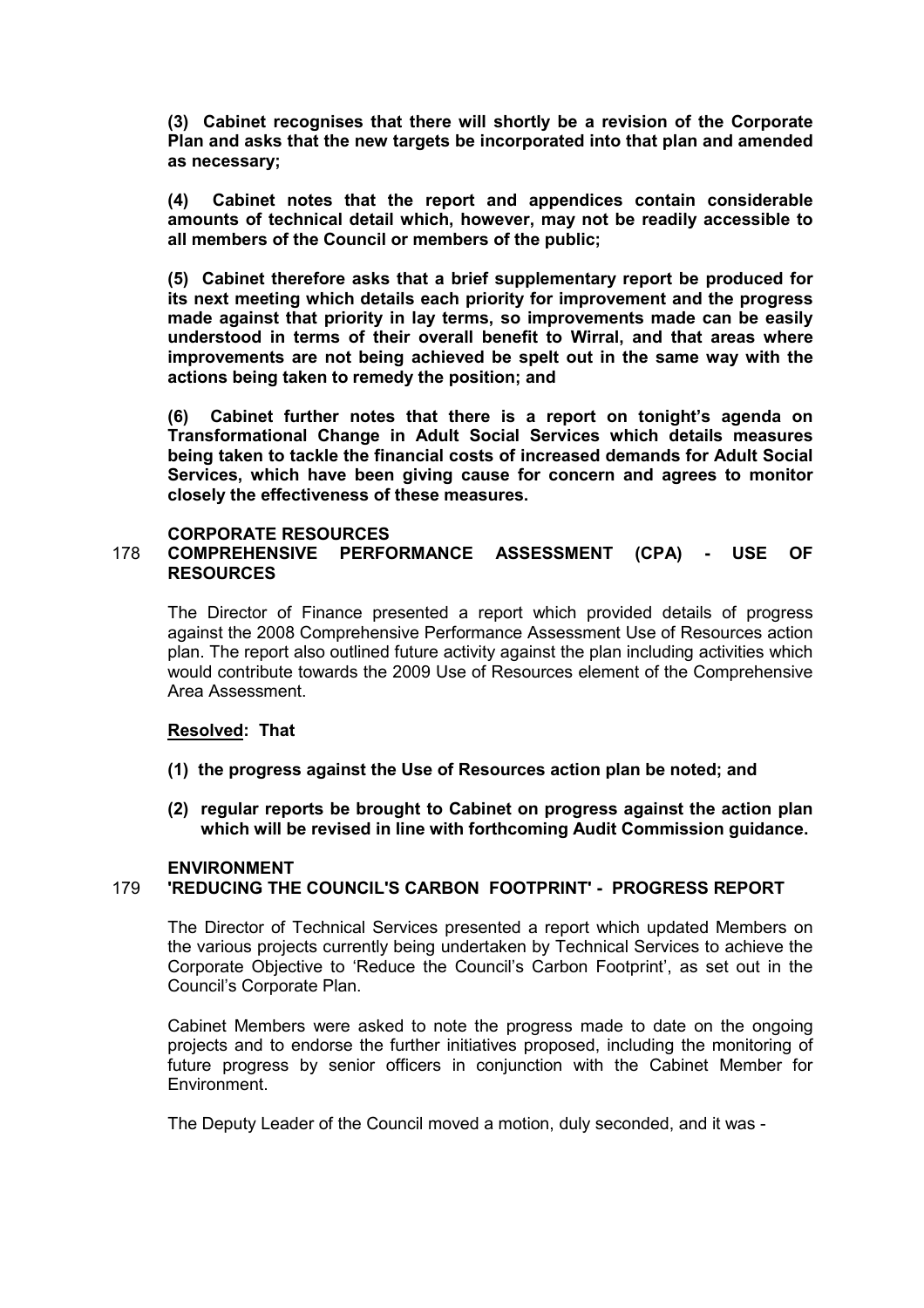#### Resolved: That

(1) the performance and progress made on the various Council 'Carbon Footprint Reduction' projects to date undertaken by the Technical Services Department be noted;.

(2) the further 'Carbon Footprint Reduction' projects proposed be endorsed and an action plan be quickly produced setting out the planned implementation of this programme along with the action plans produced for other Corporate Plan Priorities; and

(3) the proposed arrangements for monitoring the delivery of these projects including regular informal briefings for the Cabinet Member for Environment be endorsed.

#### 180 IMPROVING ENVIRONMENTAL QUALITY PROJECT PLAN

The Director of Technical Services presented a report which detailed the proposed Project Plan prepared by Technical Services in partnership with Biffa Waste Services, Regeneration, Pathfinder Projects and local housing associations to achieve the local environmental quality objectives set out in the Council's Corporate Plan and Wirral Local Area Agreement.

The report sought Cabinet endorsement for the proposed Project Plan and the proposed monitoring of progress by senior officers in conjunction with the Cabinet Member for Streetscene and Transport and the Cabinet Member for the Environment.

#### Resolved: That

(1) the proposed Local Environmental Quality Action Plan be noted and endorsed; and

(2) the proposed arrangements for monitoring the delivery of the Plan including regular informal briefings for the Cabinet Member for Streetscene and Transport and the Cabinet Member for the Environment be endorsed.

#### CHILDREN'S SERVICES AND LIFELONG LEARNING 181 DIRECT PAYMENTS

The Director of Children's Services submitted a report which proposed to increase the rates for direct payments to the level paid by Adult Social Services. The additional cost, estimated to be £20,000 would be met from the Carers Grant.

#### Resolved: That

(1) direct payments be increased in line with rates set by the Council for carers of adults, backdated to 1<sup>st</sup> April 2008; and

(2) in future, increases to the rates of Direct Payments are applied consistently by the Council to both Children and Adult service users.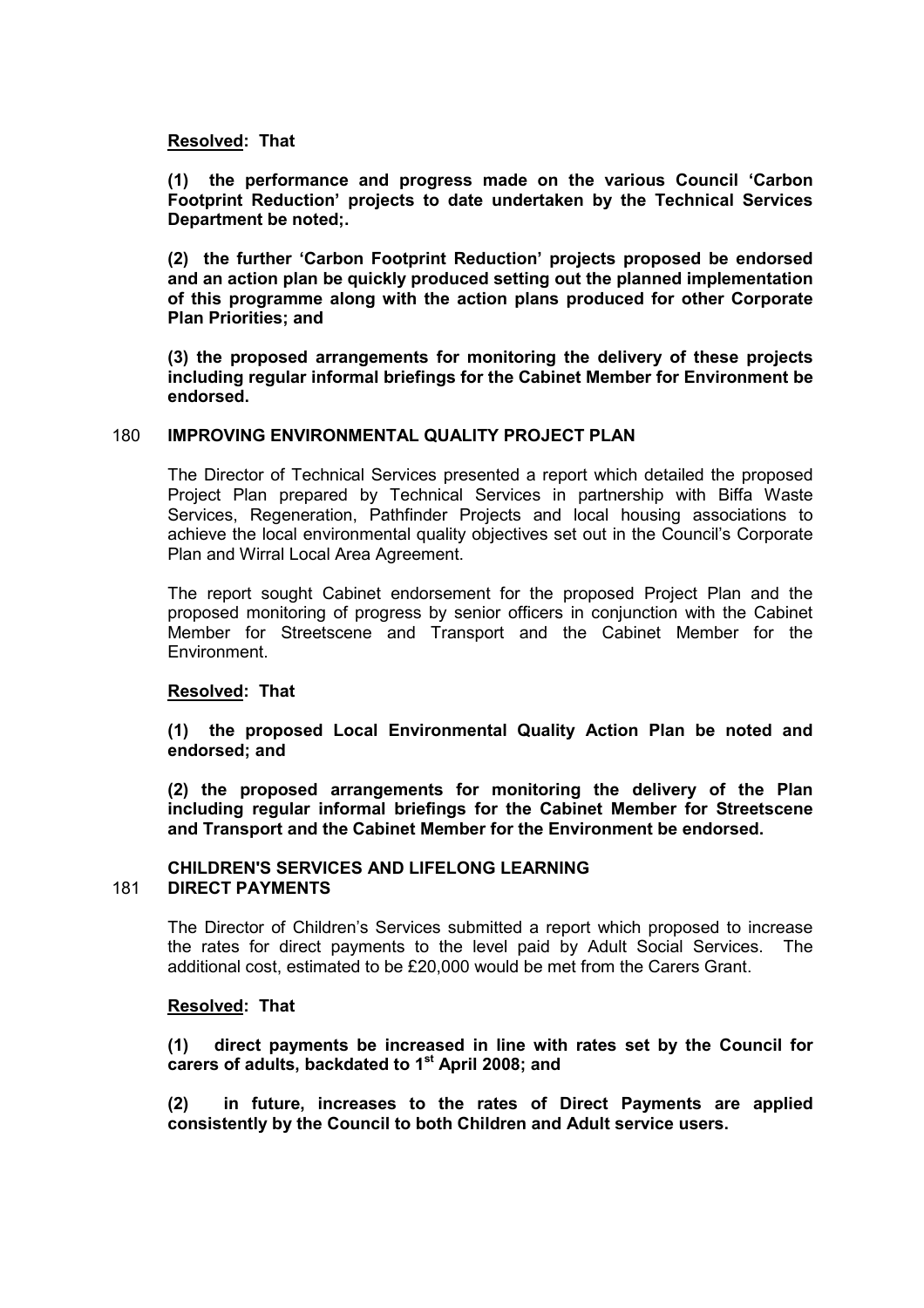## 182 ALTERNATIVE MEANS TO FUND NATIONAL MINIMUM FOSTERING ALLOWANCES

The Director of Children's Services presented a report which considered a number of alternative means to fund the cost of implementing the National Minimum Fostering Allowances in Wirral. There were concerns with each alternative described and it was recommended that costs of £500,000 be built into the Projected Budget for 2009-10.

The Cabinet Member for Children's Services and Lifelong Learning acknowledged that this matter would impact on the Council's budget however he felt that implementation would avoid more costs in the longer term. Councillor Phil Davies welcomed the report and supported the recommendations.

#### Resolved: That:

(1) the proposals to increase Fostering, Adoption and Special Guardianship Allowances from October 2008 be agreed;

(2) in order to meet the costs in 2008-09 the Departments will fund the partial introduction of the Allowance from grant; and

(3) in order to pay the National Minimum Fostering Allowances from April 2009, the Departmental Budget be increased by £500,000 and that this be built into the projected budget for 2009/10.

#### STREETSCENE AND TRANSPORT SERVICES

## 183 2008/9 LOCAL TRANSPORT CAPITAL PROGRAMME - COMMUNITY SAFETY AND WALKING STRATEGY PROGRAMMES INCLUDING FEEDBACK FROM AREA FORUMS ON DE-CENTRALISATION OF FUNDING

At the Cabinet meeting held on 12th June 2008 a report was considered on the decentralisation of Integrated Transport funding to Area Forums. Cabinet subsequently agreed to continue the allocation of funding to the two Forums concerned for the current year 2008/9 and the Director of Technical Services presented a report which set out the revised Capital Programme for approval.

Cabinet had also requested formal feedback from the two Forums on the success of this initiative and this was also included in the report.

The Cabinet Member for Streetscene and Transport Services welcomed the positive feedback received from the Area Forums.

#### Resolved: That

(1) the Community Safety Projects programme as outlined in section 3.0 be approved;

(2) the Walking Strategy programme as outlined in section 4.0 be approved;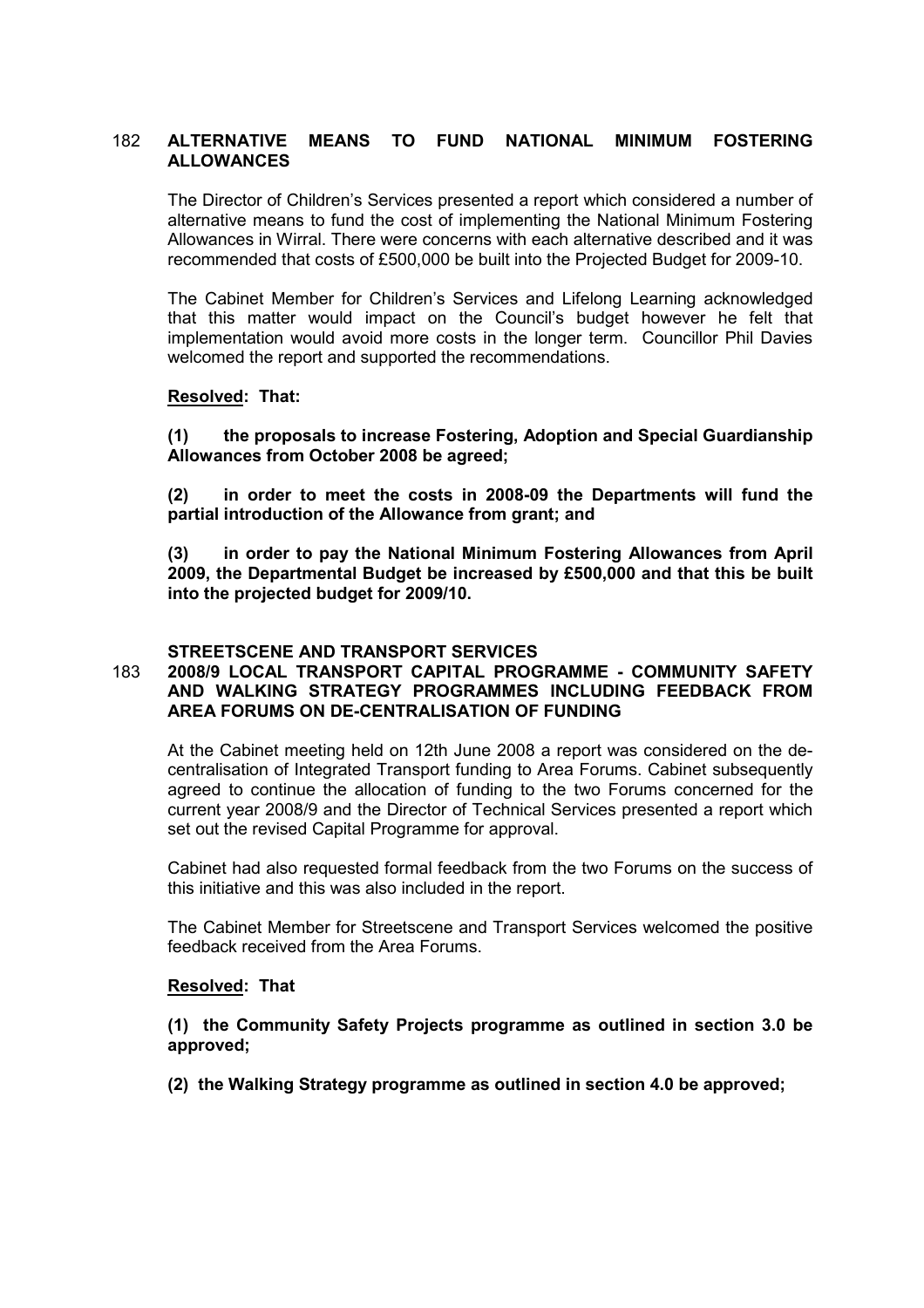(3) the Director of Technical Services be authorised to select suitable alternatives from the reserve list of schemes, in consultation with Party Spokespersons, in the event that it proves impractical to proceed with an approved scheme or unallocated finance becomes available;

(4) the positive consultation feedback from the two pilot Forums and strong support for the continued de-centralisation of funding in future years be noted; and

(5) Officers be requested to consult the remaining nine Forums in the next cycle of meetings to determine if they wish to receive de-centralised funding for 2009/10 based on the success of this pilot initiative.

## 184 HIGHWAY AND ENGINEERING SERVICES PROCUREMENT EXERCISE - 4PS GATEWAY HEALTH CHECK 2 REVIEW

The Director of Technical Services presented a report which informed Members of the results of the Gateway Health Check 2 Review of the Highways and Engineering Services Procurement Exercise which was undertaken by officers from the 4Ps organisation on 17th and 18th June 2008.

The Review was one of the few Highways and Engineering Services Health Check 2 Reviews carried out thus far, and was considered an important process by the 4Ps such that both Reviewers were "Lead Reviewers".

The report has been prepared in accordance with the Cabinet resolution of 1st December 2005 that it "be provided with a copy of the full Gateway Review and a detailed report on the actions to be taken in response to each recommendation" (Minute 349 refers).

The report now detailed the recommendations from the final report of the 4Ps Gateway Health Check 2 Review Team together with appropriate actions to be taken in response. The Gateway Health Check 2 Review final report was appended to the report.

The Director of Technical Services further reported that 6 tenders had been received for the contract.

#### Resolved: That

#### (1) the contents of the report be noted; and

(ii) a further Gateway Review (Gate 3 to confirm Investment Decision) prior to Award of Contract be approved.

## SOCIAL CARE AND INCLUSION

185 TRANSFORMING ADULT SOCIAL SERVICES – ACHIEVING A STABILISED AND SUSTAINABLE BUDGET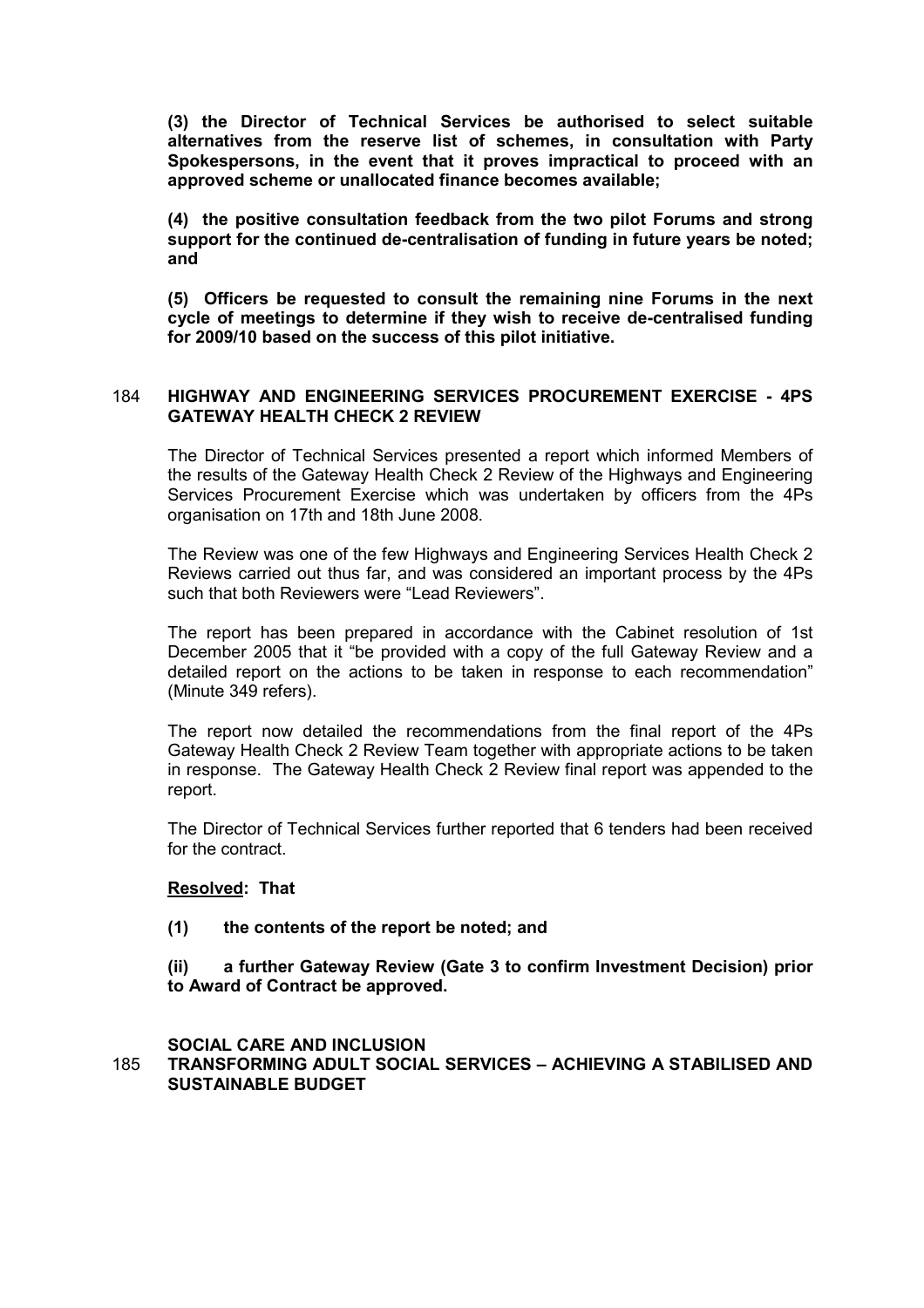Across the country, Adult Social Services were struggling to cope financially with the increased level of demand for services and higher personal expectations of what should be available. Wirral was no exception to this trend. In order to deliver preventive care and maintain individuals in their own homes as long as possible, within the restrained budgets available to local authorities, a radical change was needed to the way services were provided, with a move to a much more individualised approach.

The Transformation of Adult Social Services in Wirral was the focus of a major change programme. The direction of travel was approved by full Council on 21 April 2008, with Cabinet receiving reports in March, June and July. The change process would deliver personalised services and support the Council's strategic objective: To improve health and wellbeing for all, ensuring people who require support are full participants in mainstream society. In particular the transformation programme gave focus to the improvement priority to Promote Greater independence and Choice.

The Director of Adult Social Services presented a report which outlined the work underway to achieve a stabilised and sustainable budget during the period of transformation. Noting the pressures facing the department, the report provided details of action being taken across all service areas. Key efficiencies in the plan would require further decisions to be made by cabinet.

The Director's report asked Cabinet to note the potential need for bridging finance of £3.4m in year one of the three year budget stabilisation plan in order to allow savings in place time to take full effect.

The Cabinet Member for Social Care and Inclusion welcomed the report and thanked officers for their hard work in limiting the amount of overspend in the budget.

#### Resolved: That

(1) the continuing efforts of officers to manage within resources, recognising the high probability of overspends of £3.483m in 2008-9 and £0.761m in 2009- 10, which are likely to require funding from balances, be noted; and

(2) the Director of Adult Social Services be requested to present a further report to its meeting of 6th November 2008 on options to stabilise the department's medium term budget and deliver further efficiencies towards the corporate target.

#### HOUSING AND COMMUNITY SAFETY 186 WIRRAL PARTNERSHIP HOMES - PROPOSED AMENDMENTS TO **CONSTITUTION**

Cabinet were advised of proposals put forward by Wirral Partnership Homes to amend its constitution and Cabinet's endorsement was sought to those changes.

With the permission of the Chair, the Leader of the Conservative Group indicated that Wirral Partnership Homes should be requested to avoid meetings of the full Council when setting their meeting dates.

The Leader of the Council moved an amendment, duly seconded, and it was –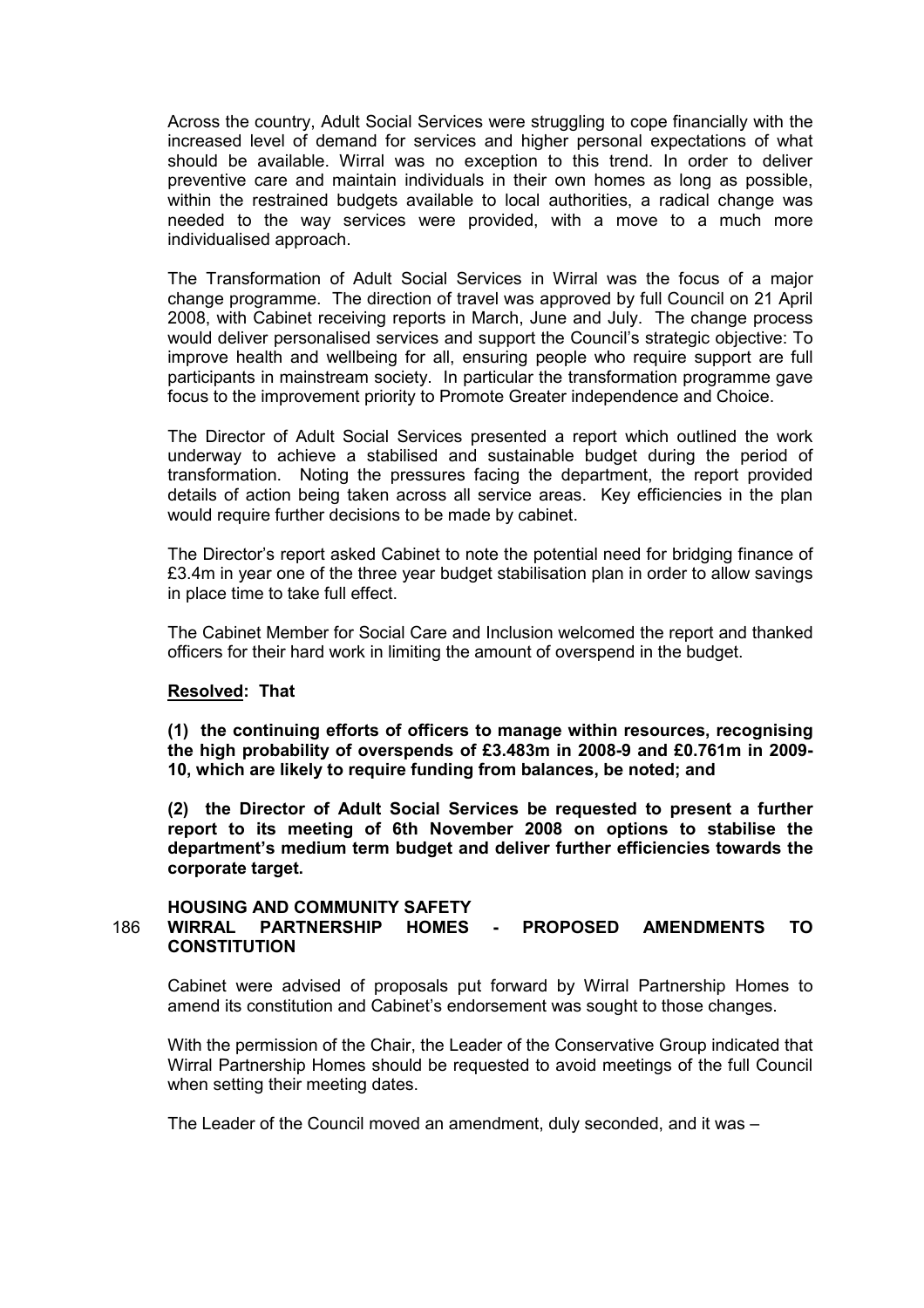#### Resolved That

(1) Wirral Partnership Homes be requested to avoid meetings of the full Council when setting their meeting dates and be provided with details of the Council's calendar of meetings; and

(2) the Council member vote in favour of the amendments to the Articles of Association of Wirral Partnership Homes Limited.

#### 187 EXEMPT INFORMATION - EXCLUSION OF THE PRESS AND PUBLIC

Resolved - That, under section 100 (A) (4) of the Local Government Act 1972, the public be excluded from the meeting during consideration of the following items of business on the grounds that they involve the likely disclosure of exempt information as defined by the relevant paragraphs of Part I of Schedule 12A (as amended) to that Act.

#### FINANCE AND BEST VALUE

## 188 MERSEYSIDE WASTE DISPOSAL AUTHORITY PRIVATE FINANCE INITIATIVE (PFI) SCHEME - FINANCIAL IMPLICATIONS

The Director of Finance presented a report which updated Cabinet on the progress of the scheme and the issues highlighted by the Merseyside Waste Disposal Authority (MWDA) around the additional costs associated with delays in the acquisition of sites.

#### Resolved: That

## (1) the latest position reported by the Merseyside Waste Disposal Authority be noted; and

(2) representations continue to be made to the Government that funding should be provided in order to meet the costs being placed upon local authorities, and Council Taxpayers, in meeting the waste agenda.

#### CORPORATE RESOURCES 189 LAND AT EUROPA BOULEVARD, CONWAY PARK, BIRKENHEAD

Cabinet were updated on the current situation regarding the proposed developments at Europa Boulevard/Conway Street, Conway Park, Birkenhead, and Cabinet's view was sought on the appropriate way forward.

## Resolved: That the relaxation of the development phasing requested by the proposed lessee be approved for the reasons set out in the report.

#### REGENERATION AND PLANNING STRATEGY 190 REQUEST FOR FINANCIAL ASSISTANCE

Approval was sought to provide a grant from the Think Big Investment Fund to the company named in the report in the sum of £66,000 to assist towards their business expansion project.